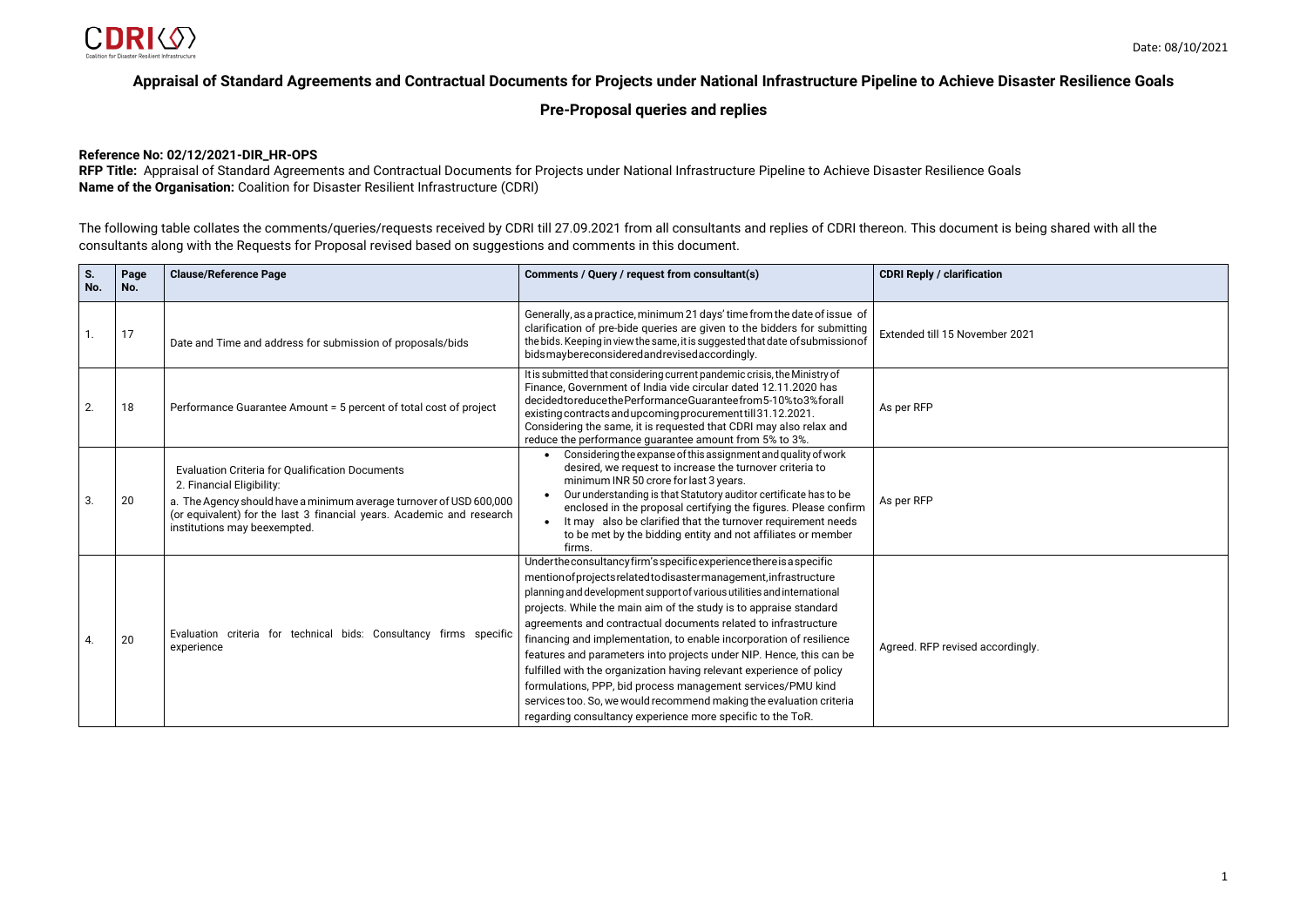| ation           |
|-----------------|
|                 |
|                 |
|                 |
|                 |
|                 |
|                 |
|                 |
|                 |
|                 |
| ed accordingly. |
|                 |
|                 |
| ed accordingly. |
|                 |
|                 |
| ay be repeated. |
|                 |
|                 |
|                 |



| S.<br>No. | Page<br>No. | Clause                                                                                                                                                                                                                                                      | Comments / Query / request from Consultants                                                                                                                                                                                                                                                                                                                                                                                                                                                         | <b>CDRI Reply / clarification</b>  |
|-----------|-------------|-------------------------------------------------------------------------------------------------------------------------------------------------------------------------------------------------------------------------------------------------------------|-----------------------------------------------------------------------------------------------------------------------------------------------------------------------------------------------------------------------------------------------------------------------------------------------------------------------------------------------------------------------------------------------------------------------------------------------------------------------------------------------------|------------------------------------|
| 5.        | 20          | <b>Method of Selection</b><br>75 percent weightage will be awarded for Technical Proposal and 25<br>percent weightage will be awarded for Financial Proposal                                                                                                | We request CDRI to please consider QCBS with 80:20: Technical:<br>Financial for the tender.                                                                                                                                                                                                                                                                                                                                                                                                         | As per RFP.                        |
| 6.        | 20          | <b>Evaluation Criteria for Technical Bids</b>                                                                                                                                                                                                               | We request CDRI to please consider Average Annual Turnover as<br>evaluation criteria with minimum 10 marks to ensure that the bidder is<br>financially capable to deliver the solution for this assignment.                                                                                                                                                                                                                                                                                         | As per RFP                         |
| 7.        | 20          | <b>Evaluation Criteria for Technical Bids</b>                                                                                                                                                                                                               | It is submitted that some government Clients and their funding<br>institutes like USAID, BMGF, Geohazard don't issue completion<br>certificates. In view of this, it is requested to consider a certification from<br>statutory auditor stating that fees for a specified project has been received<br>for successful delivery as a proof of completion of the project.                                                                                                                             | Accepted.                          |
| 8.        | 20          | Minimum Eligibility Criteria<br>a. Agency should have a registered office and team members in India<br>to be able to conduct the study in Odisha, Himachal Pradesh, Gujarat<br>and Tamil Nadu India despite travel restrictions in place due to<br>COVID19. | We believe the envisaged engagement is centred around the line<br>ministries identified in the RFP document and engagement shall<br>essentially be serviced at New Delhi only. We request you to kindly<br>modify the articulation of the clause as follows:<br>"Agency should have a registered office in India and should be able to<br>travel to Delhi for necessary coordination during the course of<br>engagement."<br>Our request may please be considered and confirmed via<br>corrigendum. | Accepted. RFP revised accordingly. |
| 9.        | 20          | <b>Evaluation Criteria of Technical Bids</b><br>a. Number of completed/ ongoing (>50 percent completed*) Projects<br>in disaster risk management of infrastructure.<br>Minimum Value = INR 15,00,000/-                                                      | It is to note that studies around disaster risk management / resilience<br>studies previously conducted in India are essentially centred around<br>specific risks within certain catchment. The project values of these<br>engagements are generally lower than assigned commercial<br>benchmark in the RFP.<br>The authorities are requested to kindly reduce the Minimum Value to<br>INR 10,00,000 only to enable more firms adequately participate in the<br>process.                            | Accepted. RFP revised accordingly. |
| 10.       | 20          | <b>Evaluation Criteria of Technical Bids</b>                                                                                                                                                                                                                | For the purpose of evaluation under technical eligibility, it is<br>understood that a project duly covering aspects of multiple criterions<br>can be repeated to showcase bidders' experience.<br>Authorities are requested to kindly confirm upon our understanding                                                                                                                                                                                                                                | Yes, same project may be repeated. |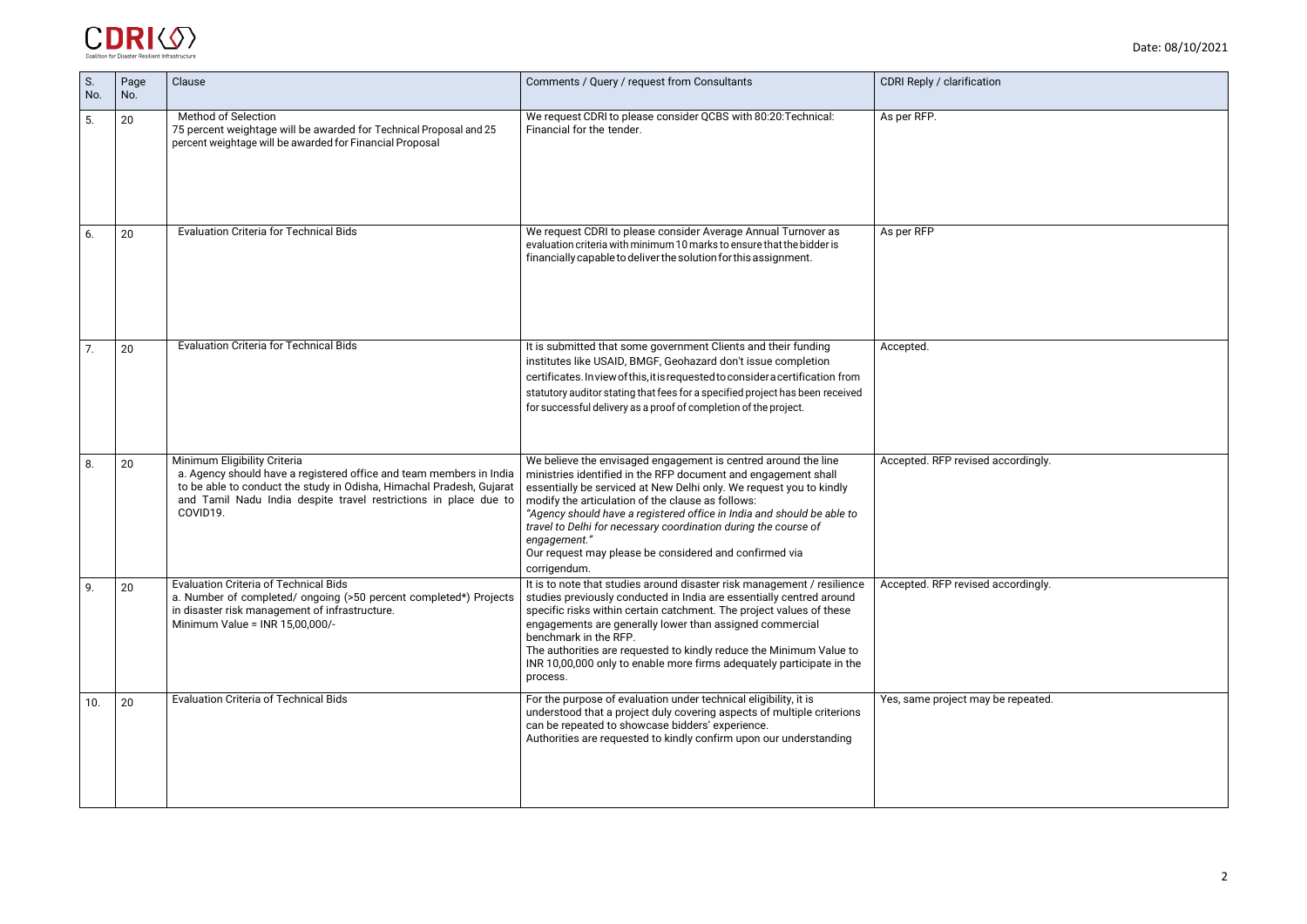| CDRI Reply / clarification                                                                  |
|---------------------------------------------------------------------------------------------|
| Consulting agencies are expected to bring in international knowledge<br>and best practices. |
|                                                                                             |
|                                                                                             |
| RFP revised. Projects should be as pe expertise noted in the ToR, page<br>47.               |
|                                                                                             |
|                                                                                             |
| As per RFP.                                                                                 |
|                                                                                             |
|                                                                                             |
| As per RFP.                                                                                 |
|                                                                                             |
|                                                                                             |
|                                                                                             |
| As per RFP.                                                                                 |
|                                                                                             |
| Refer to point 12 above.                                                                    |
|                                                                                             |
| Accepted. RFP revised accordingly.                                                          |



| S.<br>No. | Page<br>No. | Clause                                                                                                                                                                                                                                                                    | Comments / Query / request from Consultants                                                                                                                                                                                                                                                                                                                                    | CDRI Reply / clarification                              |
|-----------|-------------|---------------------------------------------------------------------------------------------------------------------------------------------------------------------------------------------------------------------------------------------------------------------------|--------------------------------------------------------------------------------------------------------------------------------------------------------------------------------------------------------------------------------------------------------------------------------------------------------------------------------------------------------------------------------|---------------------------------------------------------|
| 11.       | 21          | Evaluation criteria of technical bids: Number of completed/ongoing<br>(>50 percent completed*) International Projects related to<br>infrastructure sector (outside India)                                                                                                 | We would like to understand the significance of adding international<br>projects as part of evaluation criteria                                                                                                                                                                                                                                                                | Consulting agencies are expected<br>and best practices. |
| 12.       | 22          | Sub criteria for evaluation of qualifications and relevant experience of<br>Key Staff: Professional project experience                                                                                                                                                    | The sub criteria include 50% points for project experience (in the<br>requiredareaofassignment) for every expert. Under this the required<br>area of assignment is uniform but the expertise for every staff differs.<br>This implies that the expertise criteria for every staffdoesnot have<br>any marks. We propose to make the evaluation criteria clear for key<br>staff. | RFP revised. Projects should be as<br>47.               |
| 13.       | 22          | Sub criteria for evaluation of qualifications and relevant experience of<br>Key Staff: International experience                                                                                                                                                           | The sub criteria include 25% points for international experience for every<br>key staff. We propose this to be limited only to team leader as team leader<br>has the maximum points under evaluation criteria. This sub criteria marking<br>shall be replaced by year of experience for all other<br>staff.                                                                    | As per RFP.                                             |
| 14.       | 22          | 2: The Qualifications and relevant experience of Key Staff will be<br>evaluated based on the following sub-criteria<br>International Experience:<br>$5 + \text{years} - 100$ percent<br>3 to 5 years $-75$ percent<br>1 to 3 years $-50$ percent<br>0 years $-$ 0 percent | We request the authorities to kindly remove the requirements of<br>international experience for key staff. The proposal field of study is<br>essentially centred in Indian context, so it is advisable that national<br>experience is sought in the RFP.<br>Authorities are requested to kindly consider our request.                                                          | As per RFP.                                             |
| 15.       | 45          | Timelines for deliverables<br>Within a total expected duration of six months the approximated timeline for<br>various milestones and the payment schedule is given below.                                                                                                 | Keeping in mind the complexity of the scope at hand and involvement of<br>several stakeholders, along with factors like COVID-19 related<br>restrictions on travel that are affecting organizations and people<br>everywhere, we suggest that an extended timeline of a year would be<br>more prudent to implement and actualize the given scope of work.                      | As per RFP.                                             |
| 16.       | 47          | <b>Staffing requirements</b>                                                                                                                                                                                                                                              | We propose to mention minimum essential educational and<br>qualification requirements for every staff. Also, the expertise<br>mentioned for every key staff are too vague. As the expertise for each<br>staffproposed does not have any evaluation marks then this can be<br>kept open with options in the expertise.                                                          | Refer to point 12 above.                                |
| 17.       | 47          | Staffing requirements: Infrastructure advisor                                                                                                                                                                                                                             | Weproposetoreducethenumberofinfrastructureadvisortoonly<br>urban infrastructure advisor and this can include experience of such<br>expert working in any of the mentioned utility field. As even an<br>experienced urban infrastructure advisor is capable of carrying out<br>such studies.                                                                                    | Accepted. RFP revised accordingly.                      |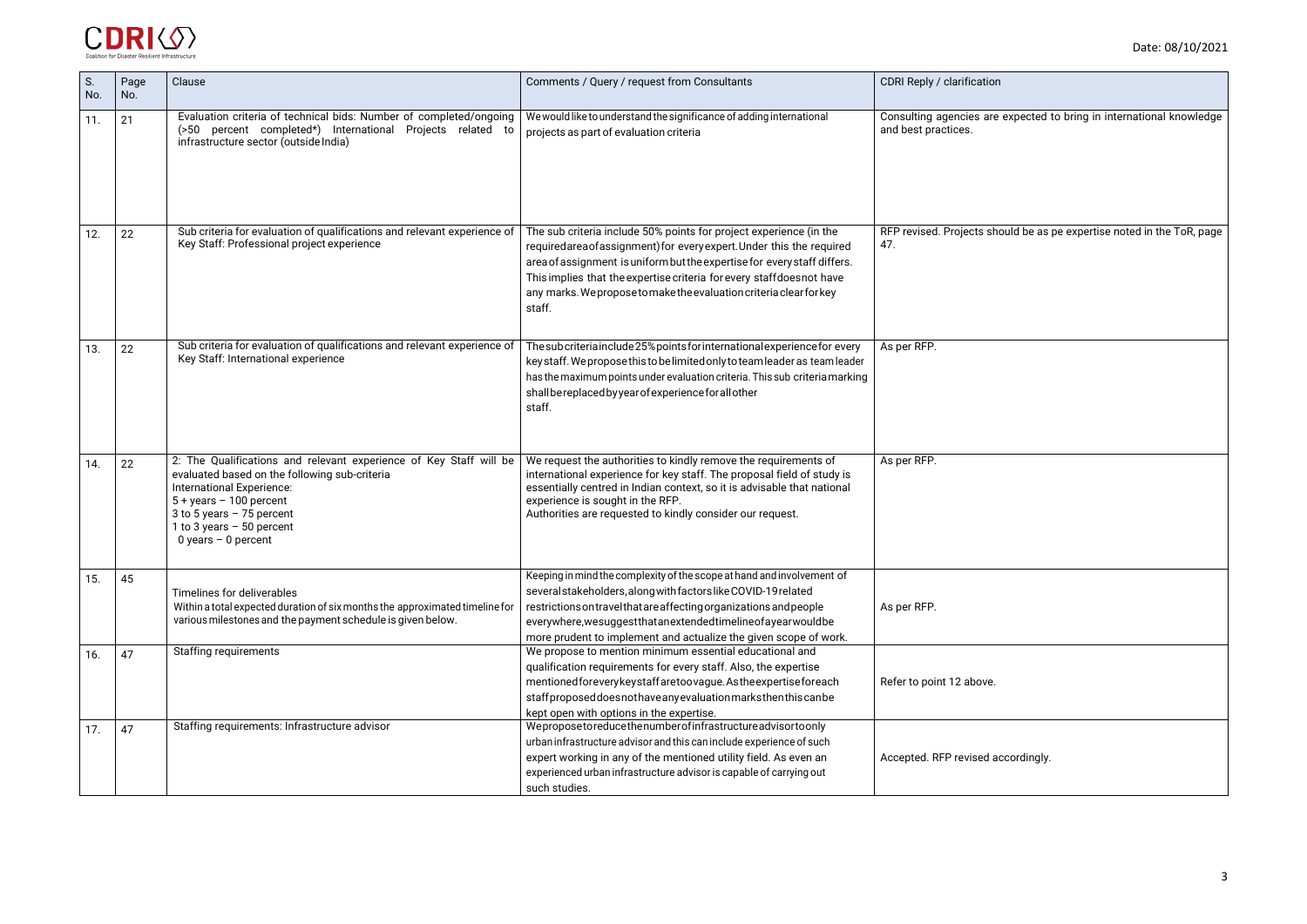| ion            |  |
|----------------|--|
| d accordingly. |  |
|                |  |
|                |  |
|                |  |
|                |  |
|                |  |
|                |  |
|                |  |
|                |  |



| S.<br>No. | Page<br>No. | Clause                                                                                                                                                                                                                       | Comments / Query / request from Consultants                                                                                                                                                                                                                                                                                                                                                                                                                                                                                                                                                                                                                                                                                                                                                                                                                                                                                                                                                                                                                                                                                                                                                                                                                                                                                                                               | CDRI Reply / clarification         |
|-----------|-------------|------------------------------------------------------------------------------------------------------------------------------------------------------------------------------------------------------------------------------|---------------------------------------------------------------------------------------------------------------------------------------------------------------------------------------------------------------------------------------------------------------------------------------------------------------------------------------------------------------------------------------------------------------------------------------------------------------------------------------------------------------------------------------------------------------------------------------------------------------------------------------------------------------------------------------------------------------------------------------------------------------------------------------------------------------------------------------------------------------------------------------------------------------------------------------------------------------------------------------------------------------------------------------------------------------------------------------------------------------------------------------------------------------------------------------------------------------------------------------------------------------------------------------------------------------------------------------------------------------------------|------------------------------------|
| 18.       | 47          | Staffing requirements: Team expertise under staffing requirements                                                                                                                                                            | We propose to make the expertise requirements for each team member<br>more specific to the ToR as one individual which is a power<br>infrastructure advisor cannot have expertise in all the mentioned fields<br>(Design and planning of power infrastructure, Transmission and<br>Distribution, operations and maintenance. Expertise in standards,<br>technology selection and deployment).                                                                                                                                                                                                                                                                                                                                                                                                                                                                                                                                                                                                                                                                                                                                                                                                                                                                                                                                                                             | Accepted. RFP revised accordingly. |
| 19.       | 48          | <b>Additional Information:</b><br>Please note that CDRI may facilitate the process of data collection and<br>meetings with the requisite stakeholders. But the primary responsibility<br>for these will lie with the Agency. | As the project is of 6 months and the inception report and first<br>workshop needs to be organized in T0+25 days. It is assumed that<br>CDRI will facilitate all the secondary data and initiate the initial<br>discussion with stakeholders as this may fasten the process for the<br>consultant.                                                                                                                                                                                                                                                                                                                                                                                                                                                                                                                                                                                                                                                                                                                                                                                                                                                                                                                                                                                                                                                                        | As per RFP.                        |
| 20.       | 50          | Section 5: Standard form of Contract                                                                                                                                                                                         | It is suggested that following clause related to Limitation of Liability may<br>be added:<br>Limitation of Liability:<br>The Client shall notrecover from the Consultant, in contract or tort,<br>understatute or otherwise, any amount with respect to loss of profit,<br>data or goodwill, or any other consequential, incidental, indirect,<br>punitive or special damages in connection with claims arising out of this<br>Agreement or otherwise relating to the Services, whether or not the<br>likelihoodofsuchlossordamagewascontemplated. The Clientshall not<br>recover from the Consultant, in contract or tort, under statute or<br>otherwise, aggregated amages in excess of the feesactually paid for the<br>Services that directly caused the loss in connection with claims arising<br>out of this Agreement or otherwise relating to the Services.                                                                                                                                                                                                                                                                                                                                                                                                                                                                                                       | As per RFP.                        |
| 21.       | 58          | Force Majeure                                                                                                                                                                                                                | It is recommended to add below clause to under Force Majeure to<br>facilitate remote working considering current pandemic situation in the<br>country:<br>To the extent that the provision of the Services is impacted by a<br>j.<br>pandemic (including COVID-19) and any reasonable concerns<br>ormeasurestakentoprotectthehealthandsafetyinterestsof<br>either Party's personnel, the Parties will work together to<br>amend the Agreement to provide for the Services to be<br>deliveredinanappropriatemanner, including any resulting<br>modifications with respect to the timelines, location, or manner<br>of the delivery of Services.<br>Where Team Personnel are required to be present at Client's<br>ii.<br>premises, the agency will use reasonable efforts to provide the<br>Services on-site at [Client] offices, provided that, in light of a<br>pandemicthepartiesagreetocooperatetoallowforremote<br>working and/or an extended timeframe to the extent (i) any<br>government or similar entity implements restrictions that may<br>interfere with provision of onsite Services; (ii) either party<br>implements voluntary limitations on travel or meetings that<br>couldinterferewith provision of onsite Services, or (iii) an<br>agency resource determines that he or she is unable or<br>unwilling to travel in light of a pandemic-related risk. | As per RFP.                        |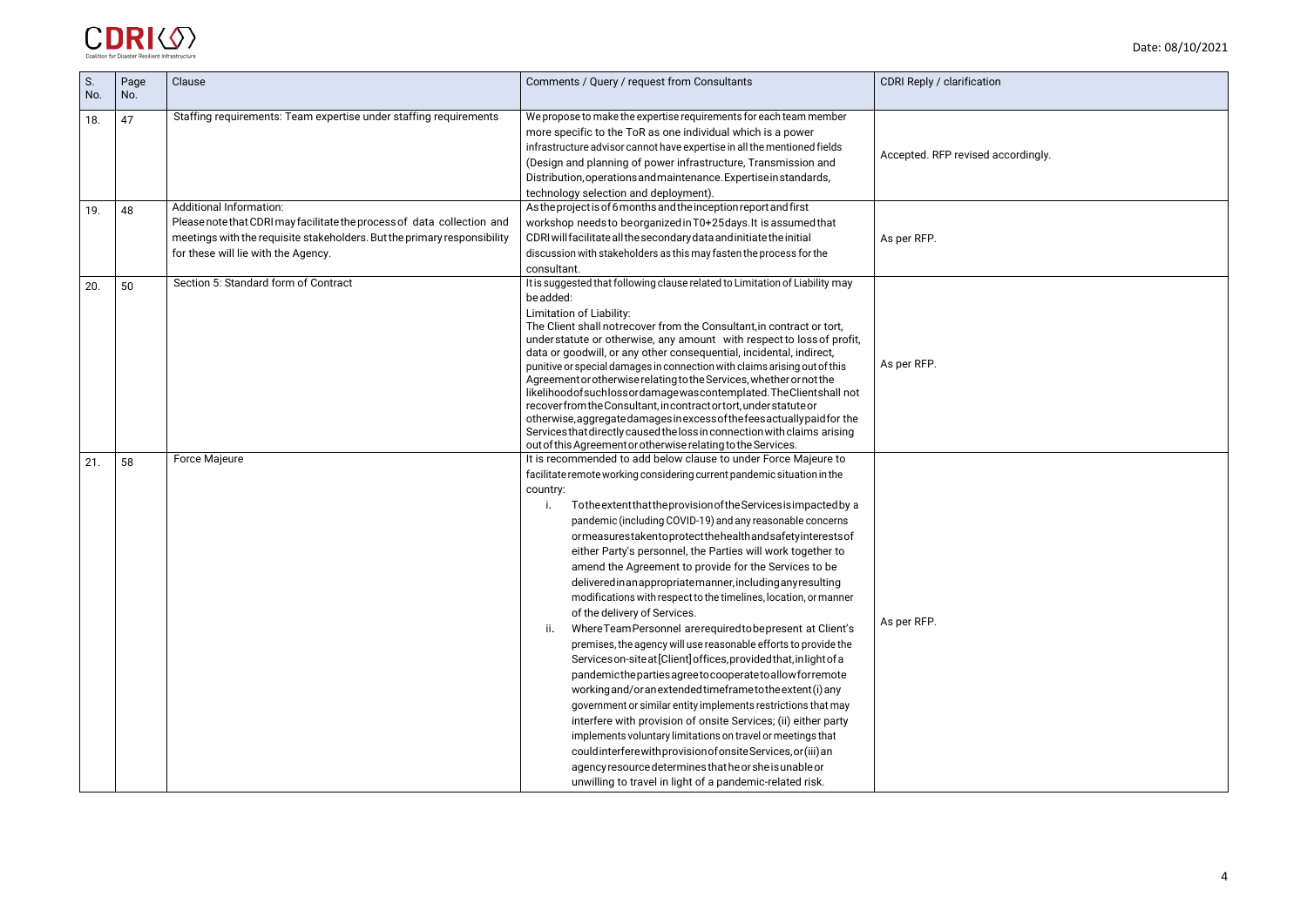

| S.<br>No. | Page<br>No.                | Clause                                                                                                                                                                                                                                                                                                                                                                                                                                                                                                                                                                                                                                                                                                                                                                                                                                                                                                                                                                                                                                                                                                                                                                                                                                                                                                                                                                                                                                                                                                                                                                                                                                                                                                                                                                                                                                                                                                                                                                                                                                                                                                                                                                                                                                                                                                                                                                                                                                                                                                                                                                                                                                                                                                                   | Comments / Query / request from Consultants                                                                                                                                                                                                                                                                                                                                                                                                                                                                                                                                                                                                                                                                                                                                                                                                                                                                                                                                                                                                                                                                                                                                                                                                                                                                                                                                                                                                                                                                                                                                                                                                                                                                                                                                                                                                                                                                                                                                                                                                                                                                                                                                                                                                                                                                                                                                                                                                                                                                                                                                                                                                                                              | CDRI Reply / clarification |
|-----------|----------------------------|--------------------------------------------------------------------------------------------------------------------------------------------------------------------------------------------------------------------------------------------------------------------------------------------------------------------------------------------------------------------------------------------------------------------------------------------------------------------------------------------------------------------------------------------------------------------------------------------------------------------------------------------------------------------------------------------------------------------------------------------------------------------------------------------------------------------------------------------------------------------------------------------------------------------------------------------------------------------------------------------------------------------------------------------------------------------------------------------------------------------------------------------------------------------------------------------------------------------------------------------------------------------------------------------------------------------------------------------------------------------------------------------------------------------------------------------------------------------------------------------------------------------------------------------------------------------------------------------------------------------------------------------------------------------------------------------------------------------------------------------------------------------------------------------------------------------------------------------------------------------------------------------------------------------------------------------------------------------------------------------------------------------------------------------------------------------------------------------------------------------------------------------------------------------------------------------------------------------------------------------------------------------------------------------------------------------------------------------------------------------------------------------------------------------------------------------------------------------------------------------------------------------------------------------------------------------------------------------------------------------------------------------------------------------------------------------------------------------------|------------------------------------------------------------------------------------------------------------------------------------------------------------------------------------------------------------------------------------------------------------------------------------------------------------------------------------------------------------------------------------------------------------------------------------------------------------------------------------------------------------------------------------------------------------------------------------------------------------------------------------------------------------------------------------------------------------------------------------------------------------------------------------------------------------------------------------------------------------------------------------------------------------------------------------------------------------------------------------------------------------------------------------------------------------------------------------------------------------------------------------------------------------------------------------------------------------------------------------------------------------------------------------------------------------------------------------------------------------------------------------------------------------------------------------------------------------------------------------------------------------------------------------------------------------------------------------------------------------------------------------------------------------------------------------------------------------------------------------------------------------------------------------------------------------------------------------------------------------------------------------------------------------------------------------------------------------------------------------------------------------------------------------------------------------------------------------------------------------------------------------------------------------------------------------------------------------------------------------------------------------------------------------------------------------------------------------------------------------------------------------------------------------------------------------------------------------------------------------------------------------------------------------------------------------------------------------------------------------------------------------------------------------------------------------------|----------------------------|
| 22.       | 60                         | 2.9 Termination 2.9.2: By the Agency                                                                                                                                                                                                                                                                                                                                                                                                                                                                                                                                                                                                                                                                                                                                                                                                                                                                                                                                                                                                                                                                                                                                                                                                                                                                                                                                                                                                                                                                                                                                                                                                                                                                                                                                                                                                                                                                                                                                                                                                                                                                                                                                                                                                                                                                                                                                                                                                                                                                                                                                                                                                                                                                                     | It is recommended to add below clause:<br>The Agency may terminate this Agreement, or any particular Services,<br>immediately upon written notice to Client if the Agency reasonably<br>determine that the Agency can no longer provide the Services in<br>accordance with applicable law or professional obligations.                                                                                                                                                                                                                                                                                                                                                                                                                                                                                                                                                                                                                                                                                                                                                                                                                                                                                                                                                                                                                                                                                                                                                                                                                                                                                                                                                                                                                                                                                                                                                                                                                                                                                                                                                                                                                                                                                                                                                                                                                                                                                                                                                                                                                                                                                                                                                                   | As per RFP.                |
| 23.       | Clause<br>3,<br>page<br>61 | Intellectual property:<br>3.1. The Consultantacknowledges and agrees that all Intellectual<br>Property Rights ("IPR") in relation to Arising IP belongs to CDRI, for<br>perpetuity, and for all territories of the world. The Consultant<br>acknowledges that the Arising IP is a work for hire for which<br>adequate compensation has been paid to it and all IPR in the same<br>vests with CDRI and no one else. Page 62-75<br>3.2. Parties acknowledge the IPR in the BackgroundIPbelongsto<br>eachpartywhoownsit prior to the Agreement and does not include<br>Arising IP. A breach of the same shall be construedasamaterial<br>breachoftheAgreement and dealt with as per provisions given<br>hereinunder and applicable laws.<br>3.3. Consultantagreestopromptlyprovideits necessary<br>'BackgroundIP'toCDRI, uponCDRI's request, which is essential and<br>required for the purpose of this Agreement. The Consultant shall give a<br>license of use to CDRI in respect of the Background IP sorequested<br>in so far as found necessary by CDRI for the purpose of completion of<br>this Agreement to the satisfaction of CDRI.<br>3.4. Neitherpartyshallassumeanyrightsinthe OtherParty's<br>BackgroundIntellectualProperty providedforthisprojectotherthan<br>theright to use as given under clause 3.3 hereinabove.<br>3.5. Upon prior written permission of CDRI (upon request raised by the<br>Consultant), the Consultant may anonymize the data which forms part<br>of the Arising IP as contemplated in the present Agreement, which<br>has been or will be generated as a result of the performance of the<br>services, and to use such data to provide, manage, support and improve<br>Consultant's services.<br>3.6. The Consultant agrees that during the subsistence of the<br>presentAgreement, it could come across or be handed over the<br>material, data, etc., where the intellectual property rights inthesame<br>wouldbethesoleproperty of CDRI. Consultant agrees that he shall<br>not, directly or indirectly, use, publish, communicate, copy or in any<br>manner whatsoever disclose said material, whole or in part, the said<br>material, data, information belonging to CDRI, to any entity in any<br>manner or medium whatsoever, for any reasons whatsoever.<br>3.7. SurrenderofmaterialwhichbelongstoCDRI upon Termination of<br>Agreement: Upon terminationofthisAgreement,Consultantshall<br>returnimmediatelytotheCDRIallBackgroundIP which belongs to<br>CDRI (including all books, records, notes, data, and information<br>relatingto CDRI or its business and all other CDRI property) and will so<br>certifyin writing that it has doneso, to the satisfaction of CDRI. | It is suggested to modify this clause as per below:<br>3.1. The Consultant acknowledges and agrees that all Intellectual<br>Property Rights ("IPR") in relation to Arising IP belongs to CDRI, for<br>perpetuity, and for all territories of the world. The Consultant<br>acknowledgesthattheArisingIPisaworkforhireforwhichadequate<br>compensation has been paid to it and all IPR in the same vests with<br>CDRI and no one else.<br>Page 62 of 75<br>3.2. PartiesacknowledgetheIPRintheBackgroundIPbelongstoeach<br>partywhoownsitpriortotheAgreementanddoesnotincludeArising<br>IP. Abreach of the same shall be construed as a material breach of the<br>Agreement and dealt with as perprovisions given hereinunder and<br>applicable laws.<br>3.3. Consultant agrees to promptly provide its necessary 'Background<br>IP' to CDRI, upon CDRI's request, which is essential and required for the<br>purposeofthisAgreement.TheConsultantshallgivealicenseofuseto<br>CDRI in respect of the Background IP so requested in so far as found<br>necessary by CDRI for the purpose of completion of this Agreement to the<br>satisfaction of CDRI.<br>3.4. Neither party shall assume any rights in the Other Party's<br>Background Intellectual Property provided for this project other than<br>the right to use as given under clause 3.3 hereinabove.<br>3.5. Upon prior written permission of CDRI (upon request raised by the<br>Consultant), the Consultant may anonymize the data which forms part<br>ofthe Arising IP as contemplated in the present Agreement, which has<br>been or will be generated as a result of the performance of the<br>services, and to use such data to provide, manage, support and<br>improve Consultant's services.<br>3.6. The Consultantagreesthat during the subsistence of the present<br>Agreement, it could come across or behanded over the material, data,<br>etc., where the intellectual property rights in the same would be the<br>soleproperty of CDRI. Consultant agrees that he shall not, directly or<br>indirectly, use, publish, communicate, copy or in any manner<br>whatsoeverdisclosesaidmaterial, wholeorinpart, the saidmaterial,<br>data, information belonging to CDRI, to any entity in any manner or<br>medium whatsoever, for any reasons whatsoever.<br>3.7. Surrender of material which belongs to CDRI upon Termination of<br>Agreement: Upon termination of this Agreement, Consultant shall<br>return immediately to the CDRI all Background IP which belongs to<br>CDRI (including all books, records, notes, data, and information relating<br>toCDRIoritsbusinessandallotherCDRIproperty)andwillsocertifyin | As per RFP.                |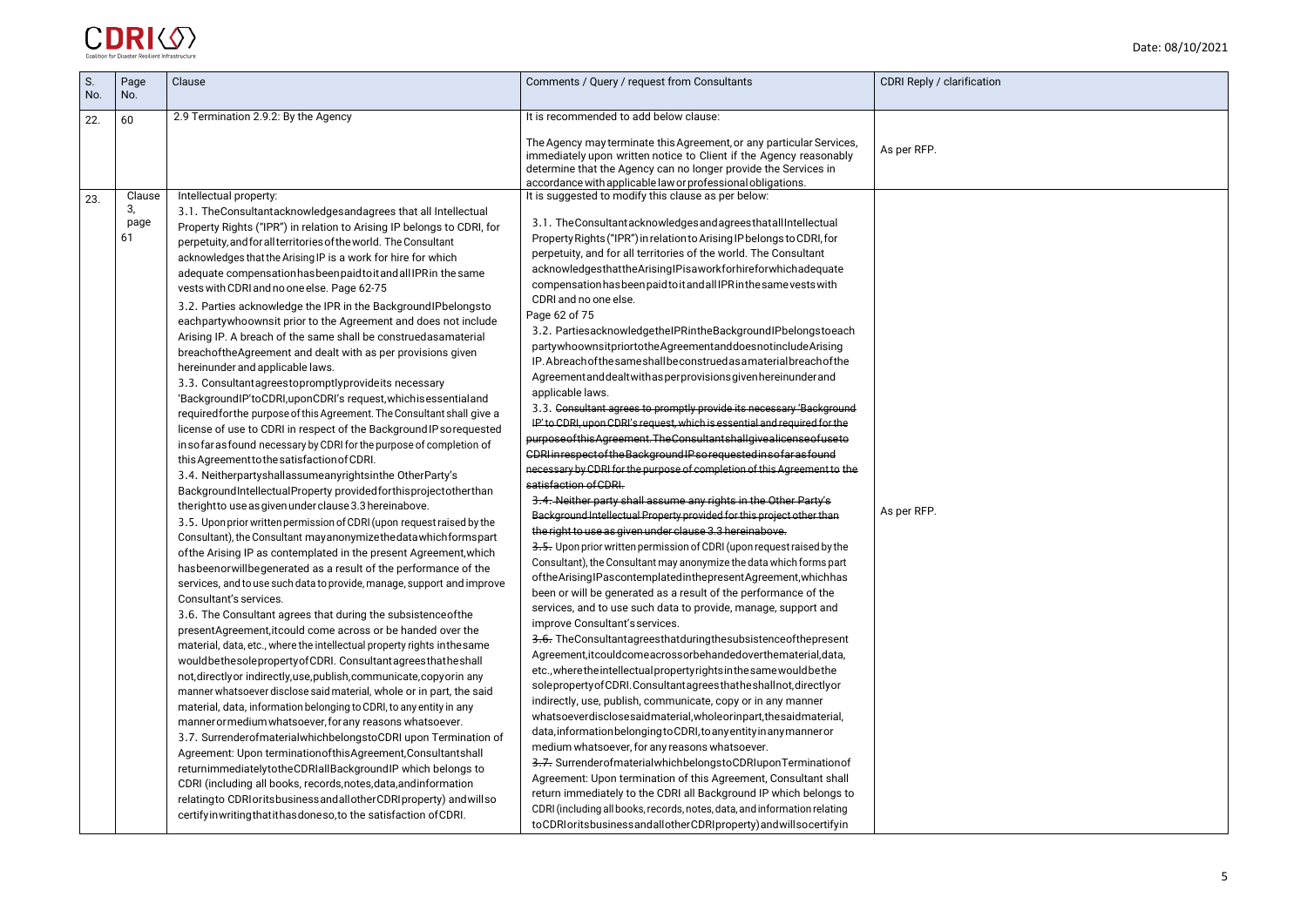# can submit a self-declaration to this effect.



| S.<br>No. | Page<br>No. | Clause                                                                                                                                                                                                                                                                                                                                    | Comments / Query / request from Consultants                                                                                                                                                                                                                                                                                                                                                                                                                                                                                                                                                                                                                                                                                                                                                                                                                                                                                                                                                                                                                                                                                                                    | CDRI Reply / clarification |
|-----------|-------------|-------------------------------------------------------------------------------------------------------------------------------------------------------------------------------------------------------------------------------------------------------------------------------------------------------------------------------------------|----------------------------------------------------------------------------------------------------------------------------------------------------------------------------------------------------------------------------------------------------------------------------------------------------------------------------------------------------------------------------------------------------------------------------------------------------------------------------------------------------------------------------------------------------------------------------------------------------------------------------------------------------------------------------------------------------------------------------------------------------------------------------------------------------------------------------------------------------------------------------------------------------------------------------------------------------------------------------------------------------------------------------------------------------------------------------------------------------------------------------------------------------------------|----------------------------|
|           |             | 3.8. Moral Rights: Consultant hereby waives all moral rights relating to<br>the Intellectual property which may be developed by it during the<br>performanceofthepresentcontract(including anyrights(a)of<br>identification of authorship, (b) of approval, restriction, or limitation on<br>use, and<br>(c) to subsequent modifications. | writing that it has done so, to the satisfaction of CDRI.<br>3.8. Moral Rights: Consultant hereby waives all moral rights relating to the<br>Intellectual property which may be developed by it during the<br>performance of the present contract (including any rights (a) of<br>identification of authorship, (b) of approval, restriction, or limitation on use,<br>and (c) to subsequent modifications.                                                                                                                                                                                                                                                                                                                                                                                                                                                                                                                                                                                                                                                                                                                                                    |                            |
|           |             |                                                                                                                                                                                                                                                                                                                                           | 4. 3.9 The Agency may use data, software, designs, utilities, tools, models,<br>systemsandothermethodologiesandknow-how("Materials")thatthe<br>Agency own in performing the Services. Notwithstanding the delivery of<br>any Reports, the Agency retain all intellectual property rights in the<br>Materials (including any improvements or knowledge developed while<br>performing the Services), and in any working papers that the Agency<br>compile and retain in connection with the Services (but not Client<br>Information reflected in them). Upon payment for the Services, Client<br>may use any Materials included in the Reports, as well as the Reports<br>themselves as permitted by this Agreement.                                                                                                                                                                                                                                                                                                                                                                                                                                             |                            |
| 24.       | 63          | 4.3: Confidentiality                                                                                                                                                                                                                                                                                                                      | The confidentiality period is not mentioned. It is recommended that<br>confidentiality period should be considered as maximum 3 years.                                                                                                                                                                                                                                                                                                                                                                                                                                                                                                                                                                                                                                                                                                                                                                                                                                                                                                                                                                                                                         | As per RFP.                |
| 25.       | 63          | 4.3: Confidentiality                                                                                                                                                                                                                                                                                                                      | It is suggested that the following clause may be added:<br>"Except as otherwise permitted by this Agreement, neither of the parties<br>may disclose to third parties the contents of this Agreement or any<br>information provided by or on behalf of the other that ought reasonably to<br>be treated as confidential and/or proprietary. Parties may, however,<br>disclose such confidential information to the extent that it: (a) is or<br>becomes public other than through a breach of this Agreement, (b) is<br>subsequently received by the receiving party from a third party who, to the<br>receiving party's knowledge, owes no obligation of confidentiality to the<br>disclosing party with respect to that information, (c) was known to the<br>receiving party at the time of disclosure or is thereafter created<br>independently, (d) is disclosed as necessary to enforce the receiving<br>party's rights under this Agreement, or (e) must be disclosed under<br>applicable law, legal process or professional regulations. These<br>obligations shall be valid for a period of 3 years from the date of<br>termination of this Agreement." | As per RFP.                |
| 26.       | 64          | 4.4: Insurance to be taken out by the Agency                                                                                                                                                                                                                                                                                              | In general, the consultancy organizations maintain professional<br>indemnityinsurance only. Such professional indemnityinsurance covers<br>all professional liability up to an appropriate level sufficient for the<br>purposes of this engagement. Since the PII policy is confidential, the terms<br>of the policy are not recommended to be disclosed.                                                                                                                                                                                                                                                                                                                                                                                                                                                                                                                                                                                                                                                                                                                                                                                                      | Agreed. The agency can     |